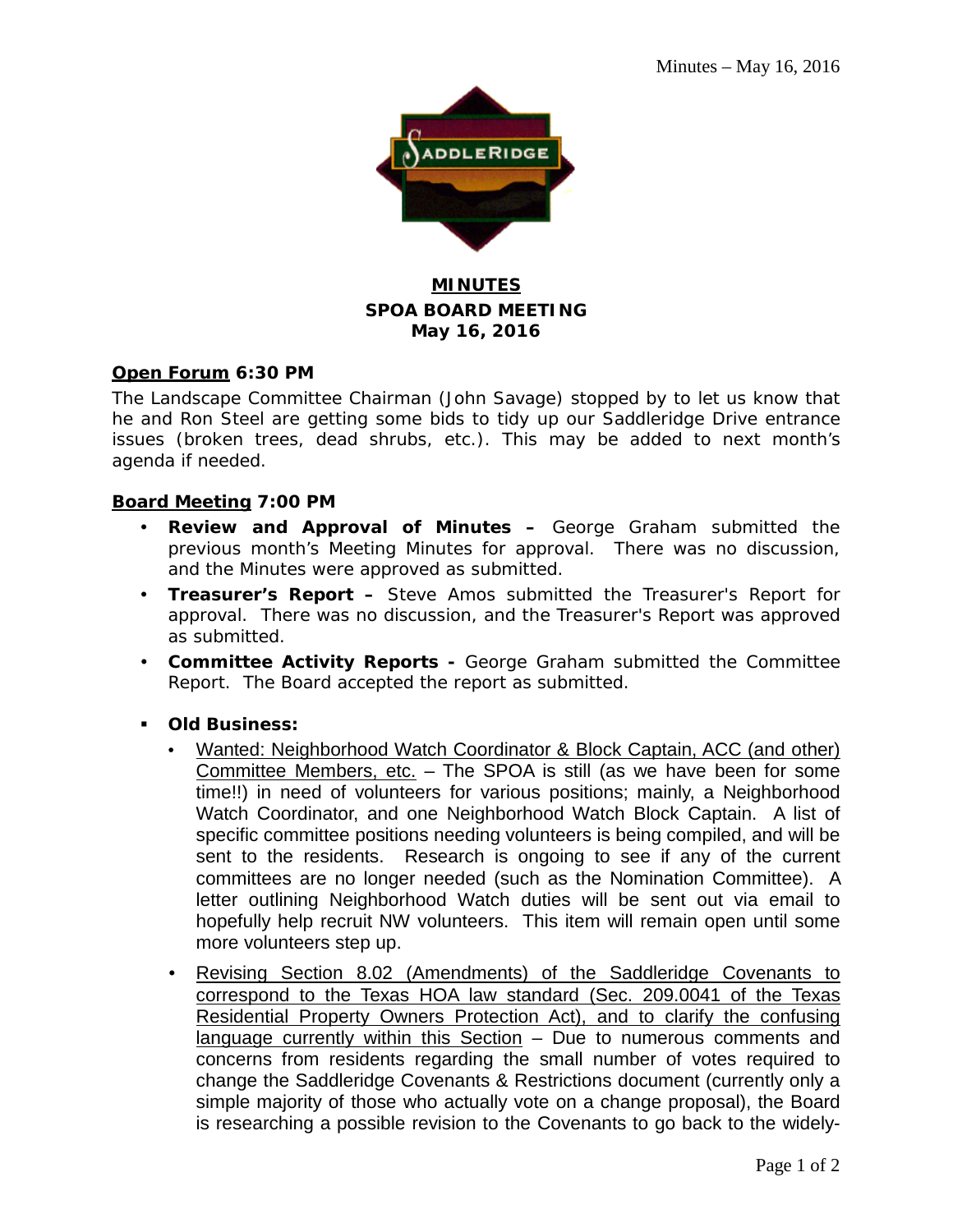accepted norm of requiring a minimum of a 67% voter turnout for any change proposal vote to be valid. This is a very common rule for HOA's, corporations, government entities, and others that rely on a set of governing documents. We are not considering a 67% super-majority (like would be required to amend the U.S. Constitution); but rather a 67% simple majority.

Such a 67% rule is simply a defensive mechanism that will limit a small subgroup from easily imposing their will on the entire group. Requiring a larger majority will also ensure that any proposed change will be well-thought-out, and discussed and debated thoroughly before any vote is authorized.

This proposal would of course require a vote of Saddleridge property owners.

Update: Language draft work is ongoing, and will hopefully be finished this week; and the final iteration will look similar to the original Covenants language, but edited for simplicity, and to conform to the 2011 HOA Texas Act. This item will remain open.

- Paving on Clubhouse Entrance & Driveway The paving at the Clubhouse is in bad shape; especially at the driveway entrance. Estimates were gathered for various options (chip-seal or asphalt; drive-only, or parking area also). A decision was made to chip-seal the entrance driveway only (\$2,700). The parking area in front of the Clubhouse will not be paved due to (1) the expense, and (2) the fact that so much water comes up from the ground in that area that paving there wouldn't last very long. That area may be upgraded later with a fresh load of gravel; but that decision will be made after the driveway is finished. The order has been placed with the paving company, but we are unsure at this time of the scheduled paving date, as the paving company is running behind due to rain day delays with their previouslyscheduled projects. This item will remain open.
- **New Business:**
	- No New Business.

The meeting was adjourned at 7:10 PM.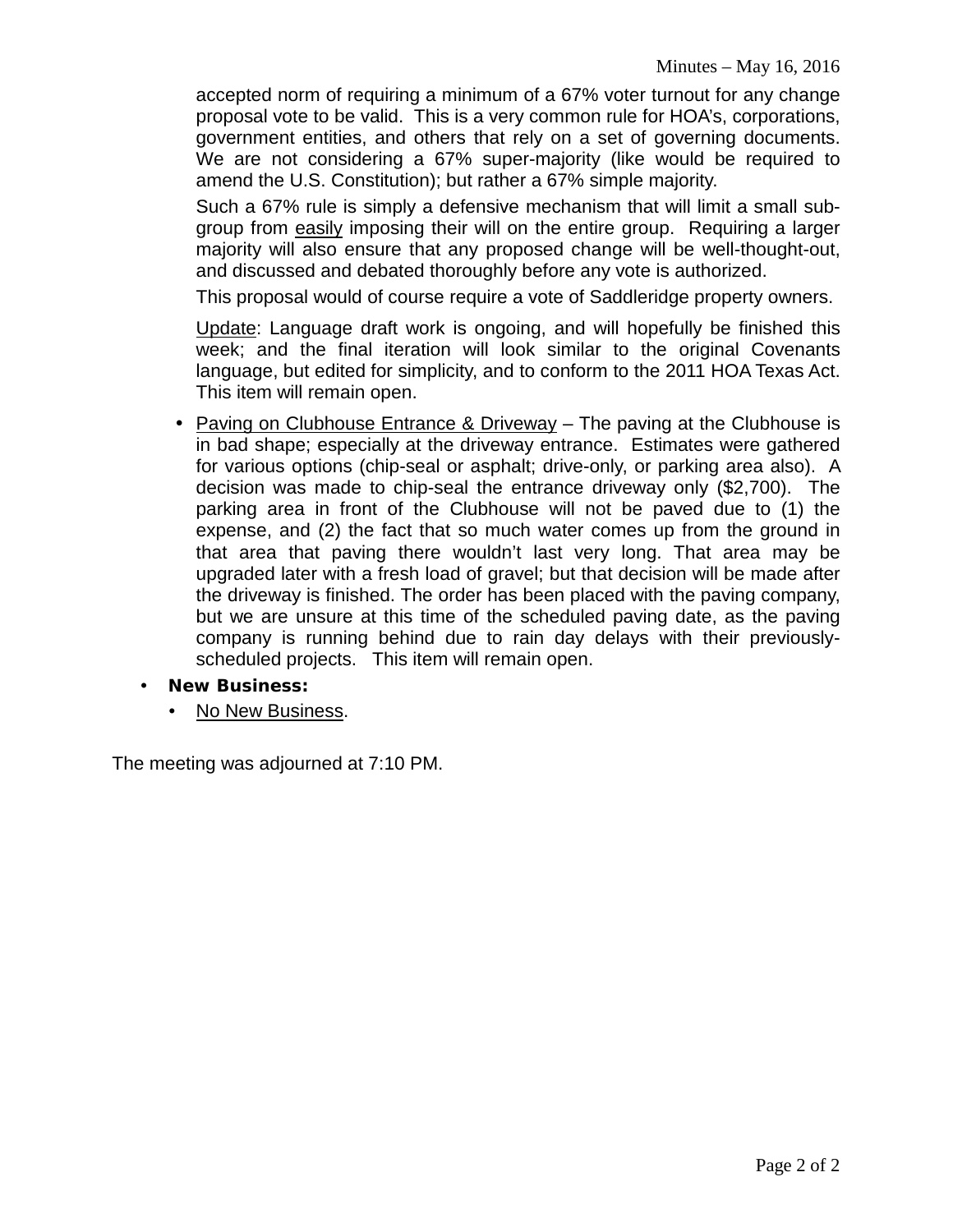05/15/16 **Cash Basis** 

 $\mathcal{L}^{\pm}$ 

 $\bar{\mathbf{r}}$ 

# **SPOA Balance Sheet**

As of April 30, 2016

|                                                  | Apr 30, 16 | Apr 30, 15 | \$ Change |
|--------------------------------------------------|------------|------------|-----------|
| <b>ASSETS</b>                                    |            |            |           |
| <b>Current Assets</b>                            |            |            |           |
| <b>Checking/Savings</b>                          |            |            |           |
| Ozona CD #305501                                 | 25.309.40  | 25.258.70  | 50.70     |
| Ozona CD #305552                                 | 25.289.63  | 25.239.81  | 49.82     |
| <b>Ozona Checking</b>                            | 24,646.66  | 18,017.48  | 6,629.18  |
| <b>Ozona Money Market</b>                        | 41.522.30  | 41.480.69  | 41.61     |
| <b>Total Checking/Savings</b>                    | 116.767.99 | 109.996.68 | 6,771.31  |
| <b>Accounts Receivable</b>                       |            |            |           |
| <b>Accounts Receivable</b>                       | $-200.00$  | 0.00       | $-200.00$ |
| <b>Total Accounts Receivable</b>                 | $-200.00$  | 0.00       | $-200.00$ |
| <b>Total Current Assets</b>                      | 116.567.99 | 109,996.68 | 6,571.31  |
| <b>Other Assets</b>                              |            |            |           |
| <b>Saddleridge Property</b>                      | 80,500.00  | 80,500.00  | 0.00      |
| <b>Total Other Assets</b>                        | 80,500.00  | 80.500.00  | 0.00      |
| <b>TOTAL ASSETS</b>                              | 197,067.99 | 190,496.68 | 6,571.31  |
| <b>LIABILITIES &amp; EQUITY</b><br><b>Equity</b> |            |            |           |
| <b>Opening Balance Equity</b>                    | 110.823.40 | 110.823.40 | 0.00      |
| <b>Retained Earnings</b>                         | 79,463.24  | 71.601.85  | 7,861.39  |
| <b>Net Income</b>                                | 6,781.35   | 8,071.43   | -1,290.08 |
| <b>Total Equity</b>                              | 197,067.99 | 190,496.68 | 6.571.31  |
| <b>TOTAL LIABILITIES &amp; EQUITY</b>            | 197,067.99 | 190,496.68 | 6,571.31  |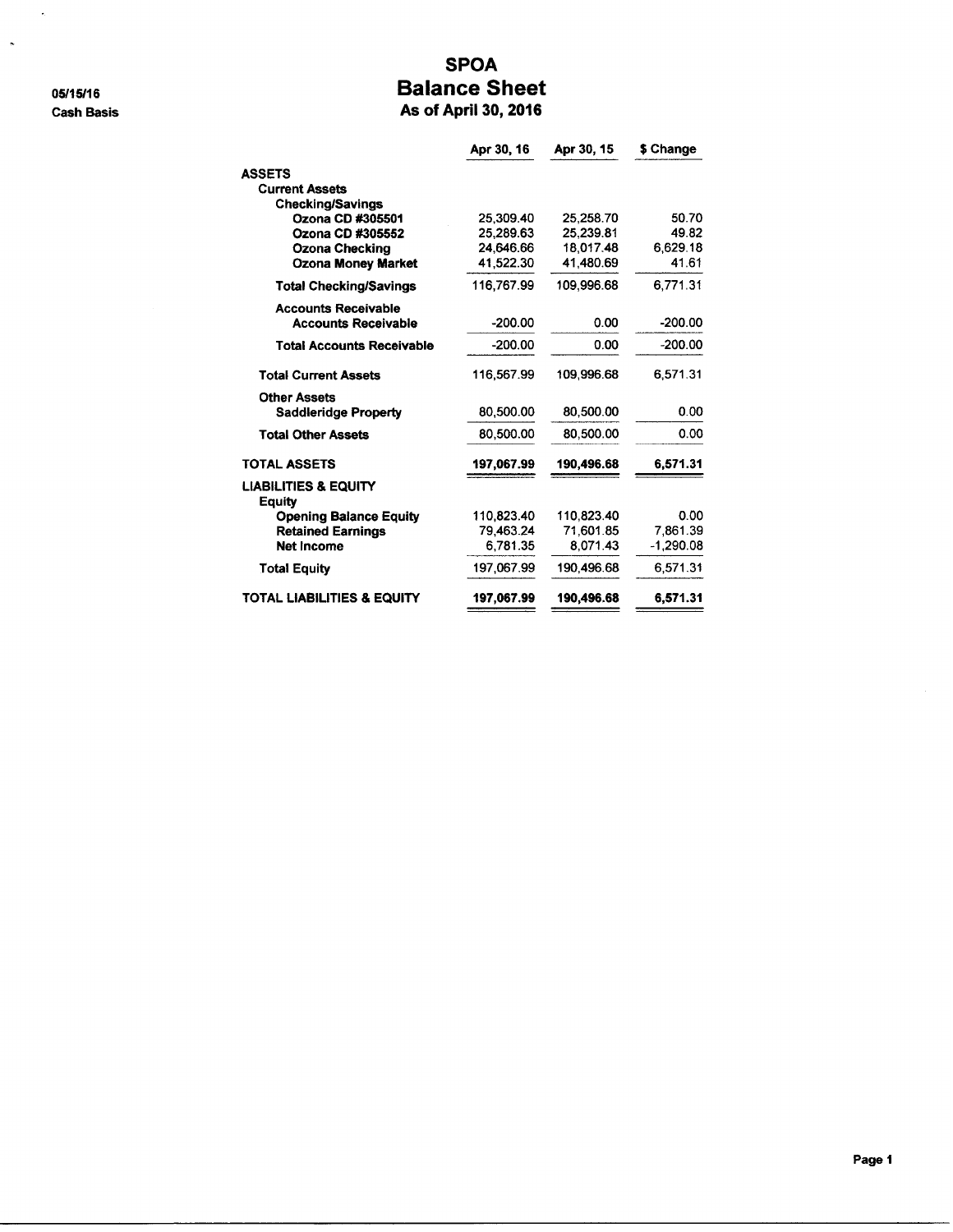2:15 PM

 $\ddot{\phantom{a}}$ 

05/15/16 **Cash Basis** 

# **Saddleridge Property Owners Association Profit & Loss Budget vs. Actual**<br>January through April 2016

|                                                             | Jan - Apr 16        | <b>Budget</b>    |
|-------------------------------------------------------------|---------------------|------------------|
| <b>Ordinary Income/Expense</b>                              |                     |                  |
| Income                                                      |                     |                  |
| <b>Clubhouse Usage Fee</b><br><b>HOA Dues Collected</b>     | 250.00<br>11,232.00 | 100.00<br>192.00 |
| <b>Interest Assessed Fees</b>                               | 61.72               | 4.00             |
| Interest Income                                             | 52.70               | 48.00            |
| <b>Resale Cert. Fee</b>                                     | 0.00                | 0.00             |
| <b>Transfer Fees</b>                                        | 150.00              |                  |
| <b>Total Income</b>                                         | 11,746.42           | 344.00           |
| <b>Expense</b>                                              |                     |                  |
| <b>Accounting</b><br><b>Accounting-Bookkeeper</b>           | 700.00              | 700.00           |
| <b>Total Accounting</b>                                     | 700.00              | 700.00           |
| <b>Bank Charges</b>                                         |                     |                  |
| <b>Safe Deposit Box</b>                                     | 40.00               | 40.00            |
| <b>Service Charges</b>                                      | 5.00                |                  |
| <b>Total Bank Charges</b>                                   | 45.00               | 40.00            |
| <b>Clubhouse Expenses</b>                                   |                     |                  |
| Cleaning                                                    | 200.00              | 200.00           |
| <b>Cleaning Supplies</b>                                    | 12.10               | 25.00            |
| Lighting                                                    | 14.05               |                  |
| <b>Misc</b>                                                 | 287.41<br>102.84    | 205.68           |
| <b>Pest Control</b><br><b>Septic Cleaning and Service</b>   | 0.00                | 485.00           |
| <b>Trash</b>                                                | 170.38              | 172.46           |
| <b>Total Clubhouse Expenses</b>                             | 786.78              | 1,088.14         |
| <b>Food for Saddleridge Meetings</b><br>Food for Annual BBQ | 468.53              | 450.00           |
| <b>Total Food for Saddleridge Meetings</b>                  | 468.53              | 450.00           |
| <b>Improvements</b>                                         |                     |                  |
| Landscaping                                                 |                     |                  |
| Lighting                                                    | 103.88              |                  |
| <b>Total Landscaping</b>                                    | 103.88              |                  |
| Other                                                       | 0.00                | 100.00           |
| <b>Total Improvements</b>                                   | 103.88              | 100.00           |
| <b>Lawn Maintenance</b>                                     | 487.14              | 811.90           |
| <b>Legal-Attorney Fees</b>                                  | 0.00                | 325.00           |
| <b>Mailings</b>                                             | 0.00                | 300.00           |
| <b>Miscellaneous</b>                                        |                     |                  |
| <b>Legal Records</b><br><b>Office Supplies</b>              | 0.00<br>0.00        | 40.00<br>60.00   |
| <b>Printer Cart.</b>                                        | 0.00                | 60.00            |
| <b>Website Domain</b>                                       | 0.00                | 60.00            |
| <b>Website Hosting Fee</b>                                  | 0.00                | 180.00           |
| <b>Total Miscellaneous</b>                                  | 0.00                | 400.00           |
| <b>PEC Electricity</b>                                      | 402.48              | 858.57           |
| <b>Taxes</b>                                                | 1,971.26            | 2,000.00         |
| <b>Total Expense</b>                                        | 4,965.07            | 7,073.61         |
| <b>Net Ordinary Income</b>                                  | 6,781.35            | $-6,729.61$      |
| Net Income                                                  | 6,781.35            | $-6,729.61$      |